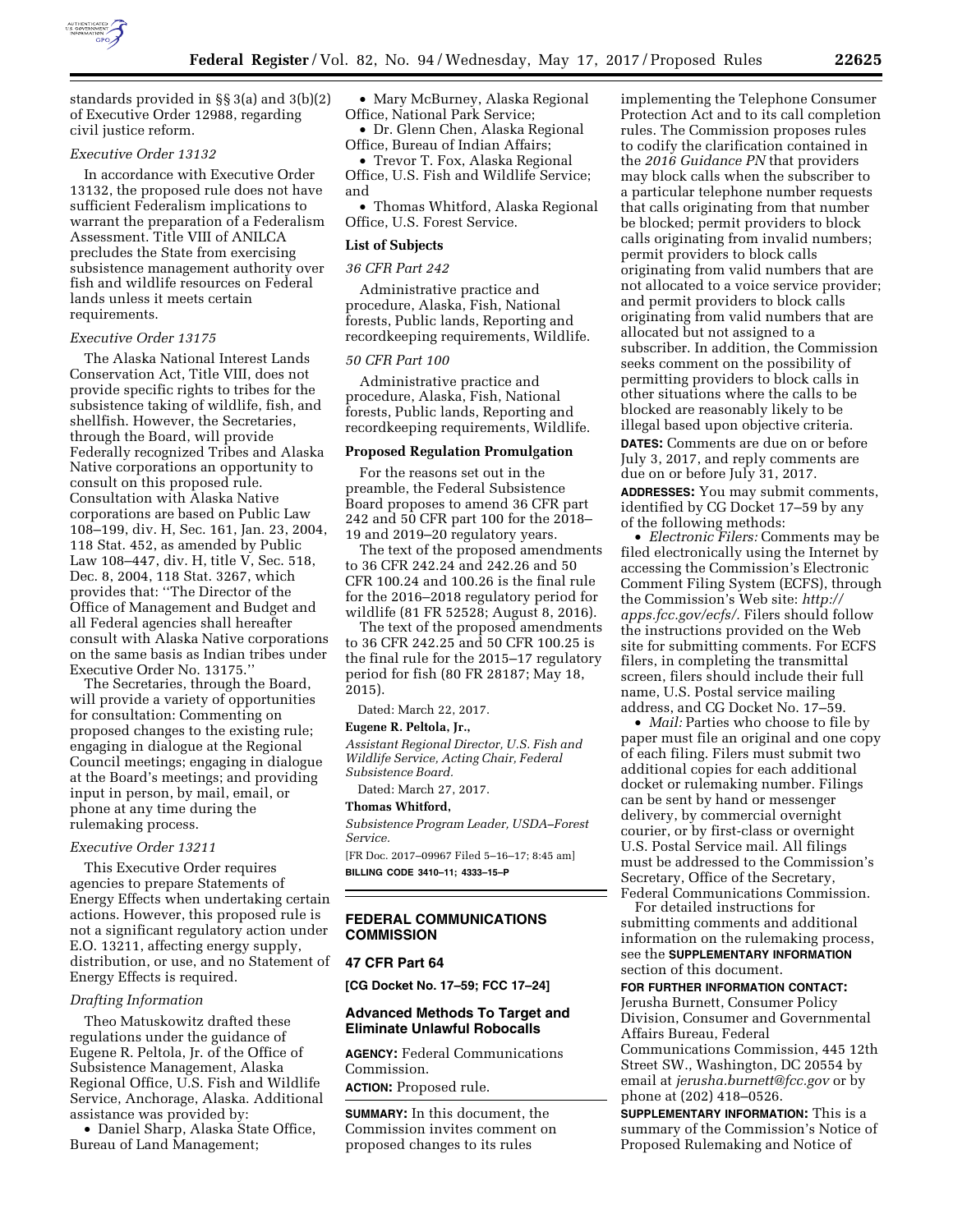Inquiry in CG Docket No. 17–59, adopted on March 23, 2017, and released March 23, 2017. A copy of document FCC 17–24 and any subsequently filed documents in this matter will be available during regular business hours at the FCC Reference Center, Portals II, 445 12th Street SW., Room CY–A257, Washington, DC 20554, (202) 418–0270. The full text of document FCC 17–24 will be available for public inspection and copying via ECFS, and during regular business hours at the FCC Reference Information Center, Portals II, 445 12th Street SW., Room CY–A257, Washington, DC 20554. A copy of document FCC 17–24 and any subsequently filed documents in this matter may also be found by searching ECFS at: *<http://apps.fcc.gov/ecfs/>* (insert CG Docket No. 17–59 into the Proceeding block).

Pursuant to 47 CFR 1.415, 1.419, interested parties may file comments and reply comments on or before the dates indicated on the first page of this document. Comments may be filed using ECFS. *See Electronic Filing of Documents in Rulemaking Proceedings,*  63 FR 24121 (1998).

• All hand-delivered or messengerdelivered paper filings for the Commission's Secretary must be delivered to FCC Headquarters at 445 12th Street SW., Room TW–A325, Washington, DC 20554. All hand deliveries must be held together with rubber bands or fasteners. Any envelopes must be disposed of before entering the building.

• Commercial Mail sent by overnight mail (other than U.S. Postal Service Express Mail and Priority Mail) must be sent to 9300 East Hampton Drive, Capitol Heights, MD 20743.

• U.S. Postal Service first-class, Express, and Priority mail should be addressed to 445 12th Street SW., Washington, DC 20554.

Pursuant to § 1.1200 of the Commission's rules, 47 CFR 1.1200, this matter shall be treated as a ''permit-butdisclose'' proceeding in accordance with the Commission's *ex parte* rules. Persons making oral *ex parte*  presentations are reminded that memoranda summarizing the presentations must contain summaries of the substances of the presentations and not merely a listing of the subjects discussed. More than a one or two sentence description of the views and arguments presented is generally required. *See* 47 CFR 1.1206(b). Other rules pertaining to oral and written *ex parte* presentations in permit-butdisclose proceedings are set forth in § 1.1206(b) of the Commission's rules, 47 CFR 1.1206(b).

To request materials in accessible formats for people with disabilities (braille, large print, electronic files, audio format), send an email to *[fcc504@](mailto:fcc504@fcc.gov) [fcc.gov](mailto:fcc504@fcc.gov)* or call the Consumer and Governmental Affairs Bureau at (202) 418–0530 (voice), (202) 418–0432 (TTY). Document FCC 17–24 can also be downloaded in Word or Portable Document Format (PDF) at: *[https://](https://www.fcc.gov/document/robocall-blocking-nprm-and-noi) [www.fcc.gov/document/robocall](https://www.fcc.gov/document/robocall-blocking-nprm-and-noi)[blocking-nprm-and-noi.](https://www.fcc.gov/document/robocall-blocking-nprm-and-noi)* 

#### **Initial Paperwork Reduction Act of 1995 Analysis**

Document FCC 17–24 seeks comment on proposed rule amendments that may result in modified information collection requirements. If the Commission adopts any modified information collection requirements, the Commission will publish another notice in the **Federal Register** inviting the public to comment on the requirements, as required by the Paperwork Reduction Act. Public Law 104–13, 109 Stat. 163; 44 U.S.C. 3501–3520. In addition, pursuant to the Small Business Paperwork Relief Act of 2002, the Commission seeks comment on how it might further reduce the information collection burden for small business concerns with fewer than 25 employees. Public Law 107–198, 116 Stat. 729; 44 U.S.C. 3506(c)(4).

#### **Synopsis**

1. In the document FCC 17–24, the Commission begins a process to facilitate voice service providers' blocking of illegal robocalls. Providers have been active in identifying such robocalls, and consumer groups and others have asked the Commission to encourage better call blocking.

#### **Notice of Proposed Rulemaking**

2. The Commission believes that it is in the best interest of achieving the goal of eliminating illegal robocalls to collaborate with industry—government can remove regulatory roadblocks and ensure that industry has the flexibility to use robust tools to address illegal traffic. It is also important for the Commission to protect the reliability of the nation's communications network and to protect consumers from providerinitiated blocking that harms, rather than helps, consumers. The Commission therefore must balance competing policy considerations—some favoring blocking and others disfavoring blocking—to arrive at an effective solution that maximizes consumer protection and network reliability. The Commission therefore seek comment on several proposals that the Commission believes strike the correct balance.

3. Specifically, the Commission proposes that voice service providers may block telephone calls in certain circumstances to protect subscribers from illegal robocalls. First, the Commission proposes to codify the clarification contained in the *2016 Guidance PN* that providers may block calls when the subscriber to a particular telephone number requests that calls originating from that number be blocked. Second, the Commission seeks comment on proposed rules authorizing providers to block calls from three categories of numbers: Invalid numbers, valid numbers that are not allocated to a voice service provider, and valid numbers that are allocated but not assigned to a subscriber.

4. The Commission's legal authority for these rules stems from sections 201 and 202 of the Communications Act (the Act), which prohibit unjust and unreasonable practices and unjust and unreasonable discrimination—and thus have formed the basis for the Commission's historic prohibitions on call blocking. Here, the Commission believes that blocking a call from a spoofed number is not, by definition, an unjust or unreasonable practice or unjustly or unreasonably discriminatory practice, and the Commission invokes authority stemming from sections 201 and 202 of the Act in making that determination. The Telephone Consumer Protection Act of 1991 (TCPA), as codified in section 227(b)(2) of the Act, also states that the Commission ''shall prescribe regulations to implement'' the TCPA's restrictions on robocalls in subsection 227(b) of the Act. As discussed below, the Commission's proposed rules are intended to facilitate blocking of illegal robocalls by voice service providers, with the ultimate goal of ensuring that consumers receive fewer robocalls that violate section 227(b) of the Act, while also preserving effective call completion obligations. In addition, the Commission is charged with prescribing regulations to implement the Truth in Caller ID Act, which made unlawful the spoofing of Caller IDs ''in connection with any telecommunications service or IP-enabled voice service . . . . with the intent to defraud, cause harm, or wrongfully obtain anything of value . . . .'' Given the continuing and ever-

evolving schemes by illegitimate callers to harm and defraud consumers using spoofed Caller IDs, these proposals are necessary to allow service providers to help prevent these unlawful acts and protect voice service subscribers. Finally, section 251(e) of the Act gives the Commission authority over the use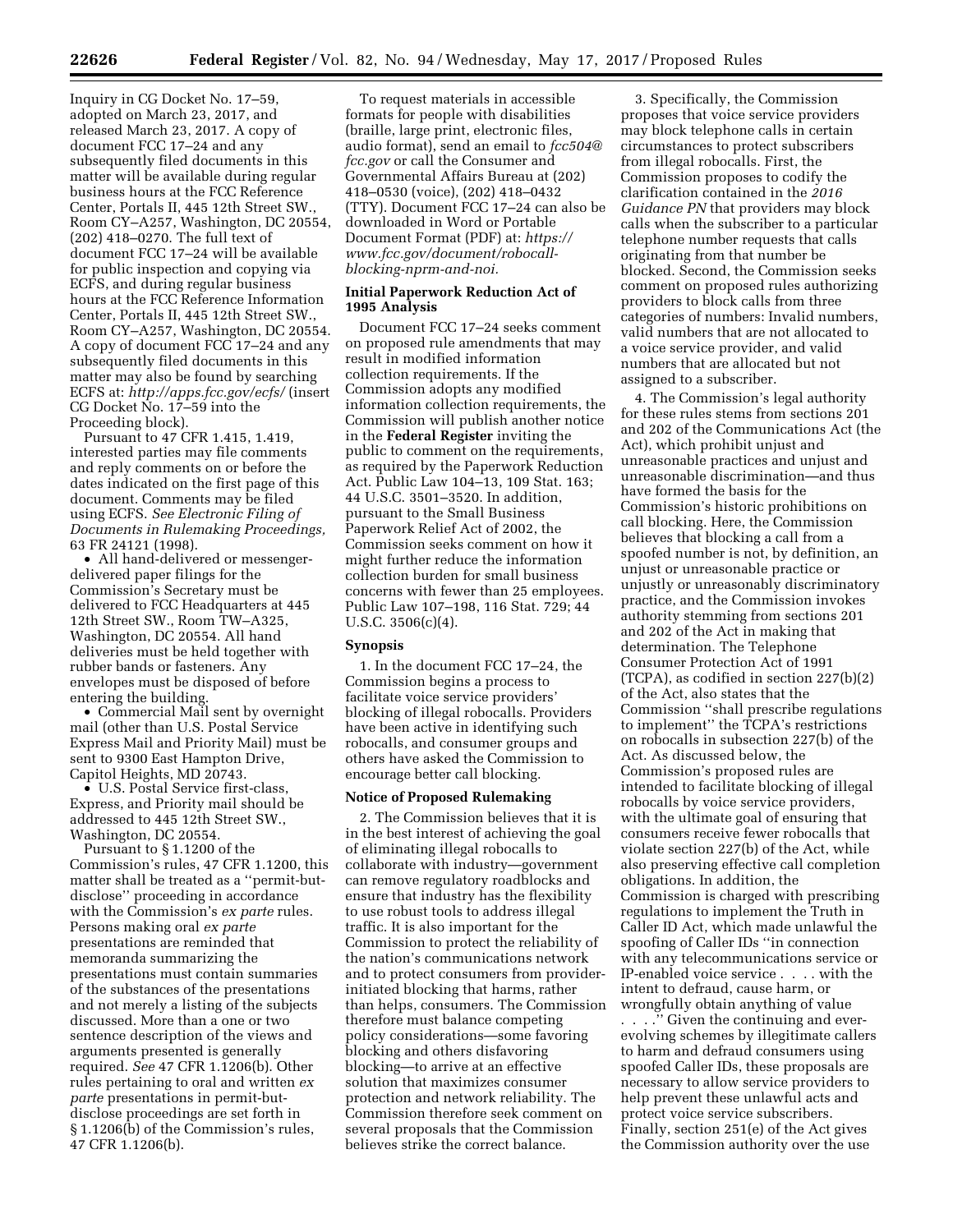and allocation of numbering resources in the United States, including the use of the unassigned numbers at issue in the proposed rules. The Commission seeks comment on the nature and scope of the Commission's authority to adopt rules as proposed herein.

5. As a threshold matter, the Commission seek comment on how to define the term ''illegal robocall'' for purposes of this proceeding. Based on the Strike Force's recommendation, the Commission tentatively concludes that an ''illegal robocall'' is one that violates the requirements of the TCPA, the related Commission regulations implementing the Act, or the Telemarketing Sales Rule, as well as any call made for the purpose of defrauding a consumer, as prohibited under a variety of federal and state laws and regulations, including the federal Truth in Caller ID Act. Is this definition sufficient to capture all robocalls that should be subject to provider-initiated blocking? If not, how might the definition be expanded to serve the Commission's goals in this proceeding? For example, would this definition preclude voice service providers from blocking calls that are not lawful for other reasons, such as calls prohibited by an anti-stalking law or a court order, or preclude providers from blocking calls that violate a law but are not autodialed or prerecorded? Conversely, is this definition insufficiently precise so that it could lead to lawful calls being blocked? If so, what types of calls and how should the Commission change this definition?

#### *A. Blocking at the Request of the Subscriber to the Originating Number*

6. The *2016 Guidance PN* made clear that voice service providers (whether providing such service through Time-Division Multiplexing, Voice over Internet Protocol (VoIP), or Commercial Mobile Radio Service) may block calls from a number if the subscriber to that telephone number requests such blocking in order to prevent its telephone number from being spoofed. The Bureau concluded that, where the subscriber did not consent to the number being spoofed, the call was very likely made with the intent to defraud, and therefore that no reasonable consumer would wish to receive such a call. Such calls are deemed to be presumptively spoofed and likely to violate the Commission's anti-spoofing rules, and have the potential to cause harm both to the called party and to the subscriber who uses the number. The Commission agrees with the Bureau's conclusions and propose to amend the Commission's rules to codify them, so

as to provide increased certainty to providers. The Commission seeks comment on this proposal.

7. The *2016 Guidance PN* did not directly address issues related to providers sharing information about such subscriber requests. The Commission seeks comment on whether there are roadblocks to sharing information among providers necessary to effectuate subscriber requests for blocking and what, if any, rule changes or other measures are needed to ensure that such requests can be honored efficiently and effectively. Particularly, the Commission seeks comment on what measures, if any, the Commission should consider to facilitate the sharing of such requests among providers where, for example, the subscriber asks the provider that serves the number at issue to disseminate its request throughout the industry. The Commission notes that subscribers might not be readily able to identify each and every provider and to submit such a request to each provider individually. Although such information sharing at the subscriber's request appears to be consistent with the Commission's Customer Proprietary Network Information (CPNI) rules, the Commission seeks comment on whether there are remaining concerns that have not already been adequately addressed. Would such concerns, if any, be resolved by further clarification about the lawfulness of disclosing information to protect consumers and the network, and to prevent fraud? Are subscribers who request such blocking, absent instructions to the contrary, inherently requesting that that information be shared among providers, and does such sharing occur routinely, or are subscribers making multiple individual requests to multiple providers? Are there any particular concerns regarding the entity through which sharing occurs? For example, are there any specific concerns regarding sharing through an industry information or an entity involved in administering telephone numbers? The Commission notes especially that by seeking comment on these issues, and during the pendency of this proceeding, the Commission does not stall, interrupt, or prevent information sharing that is already occurring lawfully. Instead, the Commission asks whether the Commission can provide a better framework to facilitate and encourage sharing, and if so, how the Commission might do so.

#### *B. Calls Originating From Unassigned Numbers*

8. In the Strike Force Report, the Strike Force asked the Commission to further clarify that provider-initiated blocking is permissible where the call purports to originate from a number that the provider knows to be unassigned. As discussed in more detail below, use of an unassigned number is a strong indication that the calling party is spoofing the Caller ID to potentially defraud and harm a voice service subscriber. The Commission can readily identify three categories of unassigned numbers. Those categories are: (1) Numbers that are invalid under the North American Numbering Plan (NANP), including numbers with unassigned area codes; (2) numbers that have not been allocated by the North American Numbering Plan Administrator (NANPA) or the National Number Pool Administrator (PA) to any provider; and (3) numbers that the NANPA or PA has allocated to a provider, but are not currently assigned to a subscriber. The Commission seeks comment on rules to codify that providers may block numbers that fall into each of these three categories. The Commission seeks comment on how and when such blocking should be permitted and on whether there are other categories of numbers that should be considered to be unassigned.

#### *C. Calls Originating From Invalid Numbers*

9. The Commission proposes to adopt a rule allowing provider-initiated blocking of calls purportedly originating from numbers that are not valid under the NANP. Examples of such numbers include numbers that use an unassigned area code; that use an N11 code, such as 911 or 411, in place of an area code; that do not contain the requisite number of digits; and that are a single digit repeated, such as 000–000–0000. Can providers, because of their intimate knowledge of the North American Numbering Plan, easily identify numbers that fall into this category? Further, because these numbers are not valid, there is no possibility that a subscriber legitimately could be originating calls from such numbers. Nor do the Commission foresee any reasonable possibility that a caller would spoof such a number for any legitimate, lawful purpose; for example, unlike a business spoofing Caller ID on outgoing calls to show its main call-back number, invalid numbers cannot be called back. The Commission therefore does not see a significant risk to network reliability in allowing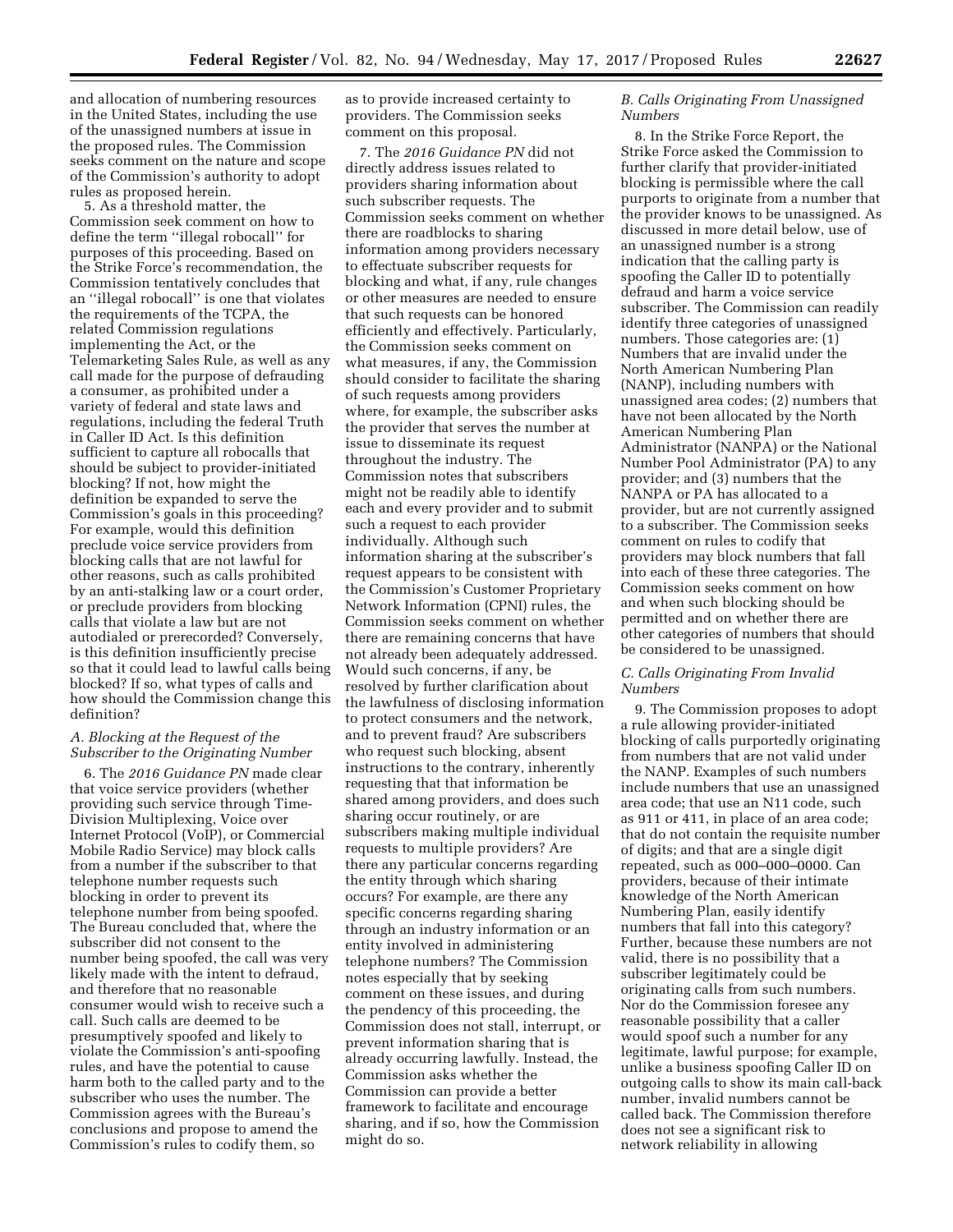providers to block this category of calls. The Commission seeks comment on this proposal.

10. More generally, the Commission seeks comment on whether, for purposes of this rule, to define invalid numbers more specifically than already described above. Further, the Commission seeks comment on what, if anything, the Commission can do to assist providers in correctly identifying invalid numbers. With regard to smaller providers, are there any particular measures the Commission or the numbering administrators can implement to assist them in more readily identifying or blocking calls originating from invalid numbers? Finally, the Commission seeks comment on any additional issues concerning the blocking of calls purportedly originating from invalid numbers.

### *D. Calls Originating From Numbers Not Allocated to Any Provider*

11. The Commission also proposes to allow provider-initiated blocking of calls from numbers that are valid but have not yet been allocated by NANPA or the PA to any provider. Though these numbers are valid under the North American Numbering Plan, the Commission believes that they are similar to invalid numbers in that no subscriber can actually originate a call from any of them, and the Commission can foresee no legitimate, lawful reason to spoof such a number because they cannot be called back. The Commission seeks comment on this proposal.

12. Unlike the category of calls described above, numbers in this category are not presumptively invalid. Instead, the provider must have knowledge that a certain block of numbers has not been allocated to any provider and therefore that the number being blocked could not have been assigned to a subscriber. The Commission seeks comment on whether providers can readily identify numbers that have yet to be allocated to any provider and, if not, whether the NANPA or PA could assist by providing this information in a timely, effective way. If there are difficulties in identifying unallocated numbers, the Commission asks commenters to provide specific descriptions and/or examples of any of those difficulties, and to offer any proposed solutions to overcome these difficulties. Can providers identify a subset of such number blocks, *e.g.,* those shown as "available" by the PA? If providers can identify these number blocks, is there any delay in that information being updated or other factors that likely would result in calls from allocated

numbers being blocked? If so, the Commission seeks comment on what steps are necessary to mitigate or eliminate the possibility of such calls being blocked. The Commission seeks comment on what further steps the Commission can take to assist providers, especially small providers, in identifying and blocking calls originating from numbers that have not been allocated to any provider and on any other relevant issues.

### *E. Calls Originating From Numbers That Are Allocated to a Provider, But Not Assigned to a Subscriber*

13. The Commission proposes to allow provider-initiated blocking of calls from numbers that have been allocated to a provider but are not assigned to a subscriber at the time of the call. Like the two categories of unassigned numbers discussed above, a subscriber cannot originate a call from such a number, and the Commission foresees no legitimate, lawful purpose for intentionally spoofing a number that is not assigned to a subscriber and thus cannot be called back. The Commission seeks comment on this proposal.

14. Specifically, the Commission seeks comment on the ability of providers to accurately and timely identify numbers that fall within this category. The Commission believes that the provider to which a telephone number is allocated will know whether that telephone number is currently assigned to a subscriber. The Commission seeks comment on whether other providers can also determine, in a timely way, whether a specific telephone number is assigned to a subscriber at the time a specific call is made. Do providers currently share information about which numbers are assigned to a subscriber, and, if so, is such information shared in close to real time? Can the number portability database administered by the Number Portability Administration Center (NPAC) provide such information for a subset of numbers? Are there ways the Commission can facilitate or improve the sharing of information about numbers in this category? Should the Commission mandate the sharing of information about unassigned numbers to facilitate appropriate robocall blocking? If so, what is the most appropriate means to facilitate such information sharing?

15. If there are reasons that information about such numbers cannot be shared in an accurate and timely way, the Commission also seeks comment on whether a rule explicitly authorizing provider-initiated blocking of calls purportedly from numbers that

are allocated to a provider but not assigned to a subscriber should apply only to the provider to which the number is allocated. Are there other factors that support or disfavor explicitly authorizing all providers to block calls purporting to originate from numbers in this category? Are there concerns for small providers, which presumably have a smaller set of allocated numbers than the larger providers? Finally, the Commission seeks comment on any issues not already raised that may arise by allowing providers to block allocated, but unassigned, telephone numbers.

#### *F. Related Issues*

16. *Internationally Originated Calls.*  The Commission notes that internationally originated calls may require special treatment. The Commission seeks comment on whether an internationally originated call purportedly originated from a NANP number should be subject to these rules, whereas an internationally originated call showing an international number would be beyond the scope of this rule. Are there any other special rules the Commission should consider with respect to internationally originated calls?

17. *Subscriber Consent.* The Commission believes that no reasonable consumer would want to receive these calls. As a result, the Commission proposes not to require providers to obtain an opt-in from subscribers in order to block calls as described above. Obtaining opt-in consent from subscribers would add unnecessary burdens and complexity, and may not be technically feasible for some providers. The Commission seeks comment on this issue.

18. *Call Completion Rates.* The Strike Force specifically requested that the Commission amend its rules to ensure that providers can block illegal calls without violating the call completion rules. Specifically, the Strike Force asked that these blocked calls not be counted for purposes of calculating a providers' call completion rate. The Commission proposes to exclude calls blocked in accordance with the rules the Commission adopts in this proceeding from calculation of providers' call completion rates and seek comment on that proposal.

### **Notice of Inquiry**

19. In the Strike Force Report, the Strike Force asked the Commission to clarify that providers are permitted to block ''presumptively illegal'' calls. Although the Commission agrees that no reasonable consumer would want to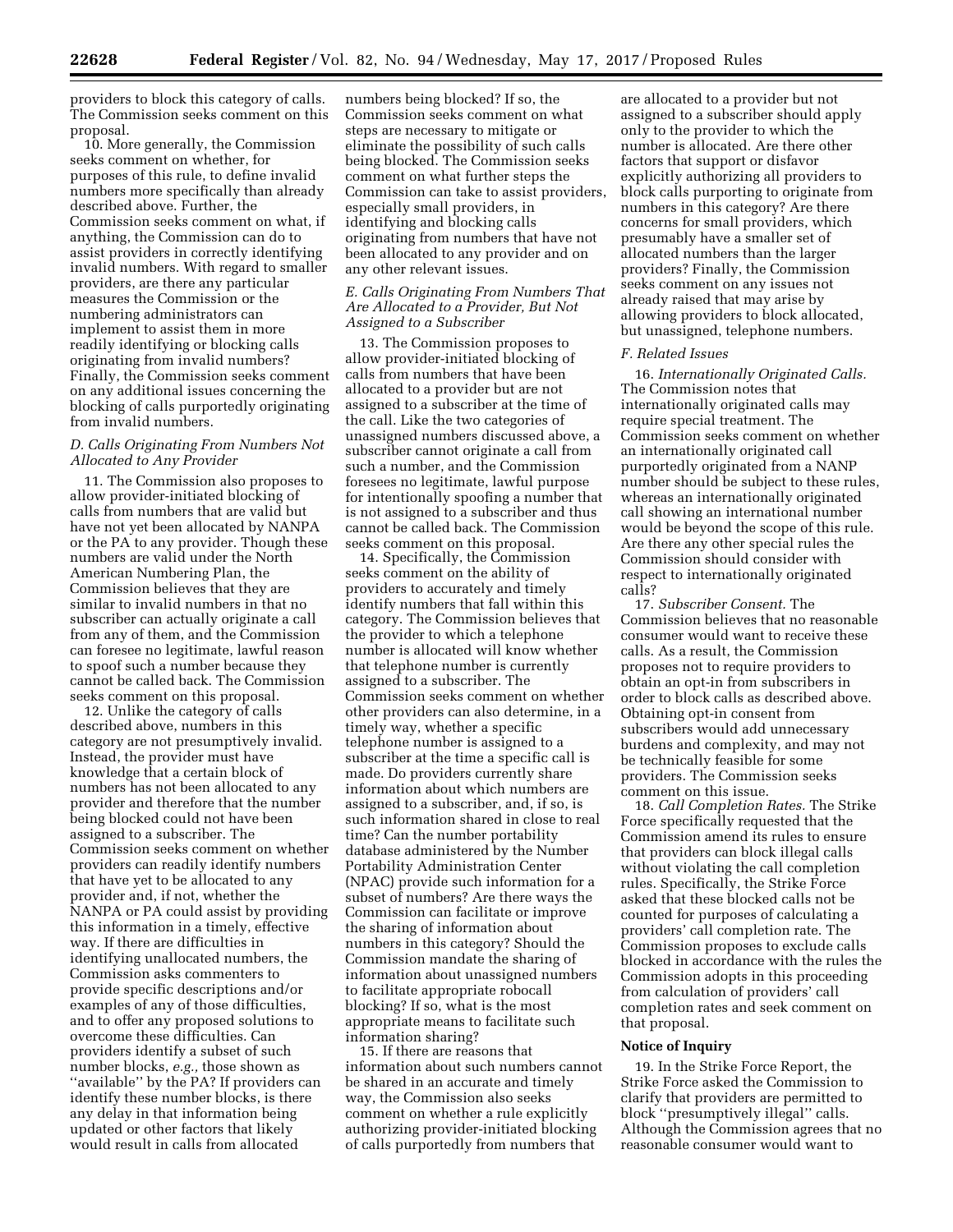receive calls that are illegal, the Commission's call completion policies demand care in identifying such calls. The Commission believes that the criteria used to identify such calls must be objective, minimally intrusive on the legitimate privacy interests of the calling party, and must indicate with a reasonably high degree of certainty that a particular call is illegal. The Commission therefore seeks information on explicitly authorizing providers to block calls that are reasonably likely to be illegal based upon objective criteria in addition to the categories of unassigned numbers discussed above.

20. The Commission believes that the categories of unassigned numbers discussed above exemplify objective standards for determining whether a specific call is illegal to a reasonably high degree of certainty. The Commission is aware, however, that there could be a variety of other objective standards that could indicate to a reasonably high degree of certainty that a call is illegal. Consequently, the Commission seeks comment on objective standards that would indicate to a reasonably high degree of certainty that a call is illegal and whether to adopt a safe harbor to give providers certainty that they will not be found in violation of the call completion and other Commission rules when they block calls based upon an application of objective standards. The Commission also seeks comment on ways that callers who make legitimate calls can guard against being blocked and to ensure that legitimate callers whose calls are blocked by mistake can prevent further blocking.

### *A. Objective Standards To Identify Illegal Calls*

21. The Commission seeks comment on provider-initiated blocking based on objective criteria. The Commission seeks comment on what methods providers and third-party call blocking service providers employ in order to determine that a certain call is illegal. The Strike Force Report states that ''[e]xamples of reasonable efforts include but are not limited to, soliciting and reviewing information from other carriers, performing historical and real time call analytics, making test calls, contacting the subscriber of the spoofed number, inspecting the media for a call (audio play back of the Real Time Protocol stream to understand the context of the call), and checking customer complaint sites.'' The Commission seeks more specific information regarding these and other methods or standards that can be used

to identify illegal calls to a reasonably high degree of certainty.

22. What other methods can be or are used? In particular, the Commission seeks comment on the extent to which information obtained through traceback efforts is, can, and should be used to identify future calls that are illegal to a reasonably high degree of certainty? The Commission asks commenters to submit information on whether some methods more accurately identify illegal calls in comparison to other methods, and whether some methods can identify unwanted calls but are less accurate in identifying illegal calls. Do certain methods work best in combination? Are some methods acceptable when used in the context of an informed consumer choosing to implement call blocking with knowledge of the risks of false positives, but might be less acceptable when used in the context of providerinitiated blocking? What can the Commission do to help providers minimize the possibility for false positives when blocking calls based on such methods?

23. Does provider size, geographic location, or other factors have an impact on which methods provide the most accurate results or which methods are feasible? What can the Commission do to provide support for smaller providers that wish to adopt these methods? Are some methods more likely to result in providers blocking legitimate calls in a manner that might violate the Act or the Commission's rules or polices related to call completion or that are more likely to contravene the policy goals underlying those rules? Calls that originate domestically may have differences from those which originate internationally, thus requiring consideration of different objective criteria. Are there any differences in how providers do, or should, handle calls originating outside of the United States in comparison to those originating domestically? If so, are there any limitations to a provider's ability to accurately identify the true origination point of a call?

24. The Commission recognizes that standards bodies have made significant progress on Caller ID Authentication Standards. The Commission applauds this progress, and encourages the industry to implement these standards as soon as they are capable of doing so. The Commission seeks comment on whether, once there is wide adoption of the protocols and specifications established by the Internet Engineering Task Force's (IETF) Secure Telephony Identity Revisited (STIR) working group and the Signature-based Handling of Asserted information using toKENs

(SHAKEN) framework established in the joint Alliance for Telecommunications and Industry Solutions (ATIS) and Session Initiation Protocol (SIP) forum Network-to-Network Interconnection (NNI) Task Force, providers should then be permitted to block calls for which the Caller ID has not been authenticated. Should unauthenticated Caller ID alone be sufficient grounds for a provider to block a call, or should it be used only in combination with other methods? To what extent can these standards be implemented on networks using various types of technology? For example, will these standards work on VoIP calls and traditional wireline calls equally well? If not, how does that impact the propriety of blocking calls based on whether the Caller ID has been authenticated in accordance with these standards? Would it be possible to consider the lack of authenticated Caller ID only for those calls to which these industry standards can be applied? Are there special considerations related to implementing these standards on networks operated by small providers or in rural areas? What other factors should the Commission consider with regard to blocking calls based upon whether Caller ID has been authenticated in accordance with these standards?

25. The Commission seeks comment on whether sharing of information among providers can increase the effectiveness of call blocking methodologies and could enable small providers to benefit from the greater resources of larger providers that might be better able to create and implement more sophisticated methods of identifying illegal calls. The Commission seeks comment on these and any other impacts, positive and negative, of such information sharing and on what the Commission can do to encourage and facilitate such sharing of information in a manner most likely to result in accurate and timely identification of illegal calls. Again, the Commission notes that by seeking comment on these issues, the Commission does not stall, interrupt, or prevent information sharing that is already occurring lawfully. The Commission notes that section 222(d)(2) of the Act makes clear that CPNI may be shared ''to protect users of those services and other carriers from fraudulent, abusive, or unlawful use of . . . such services.'' The Commission seek comment on what other clarifications or rules changes, if any, would help to improve industry efforts to combat illegal robocalls and improve traceback efforts.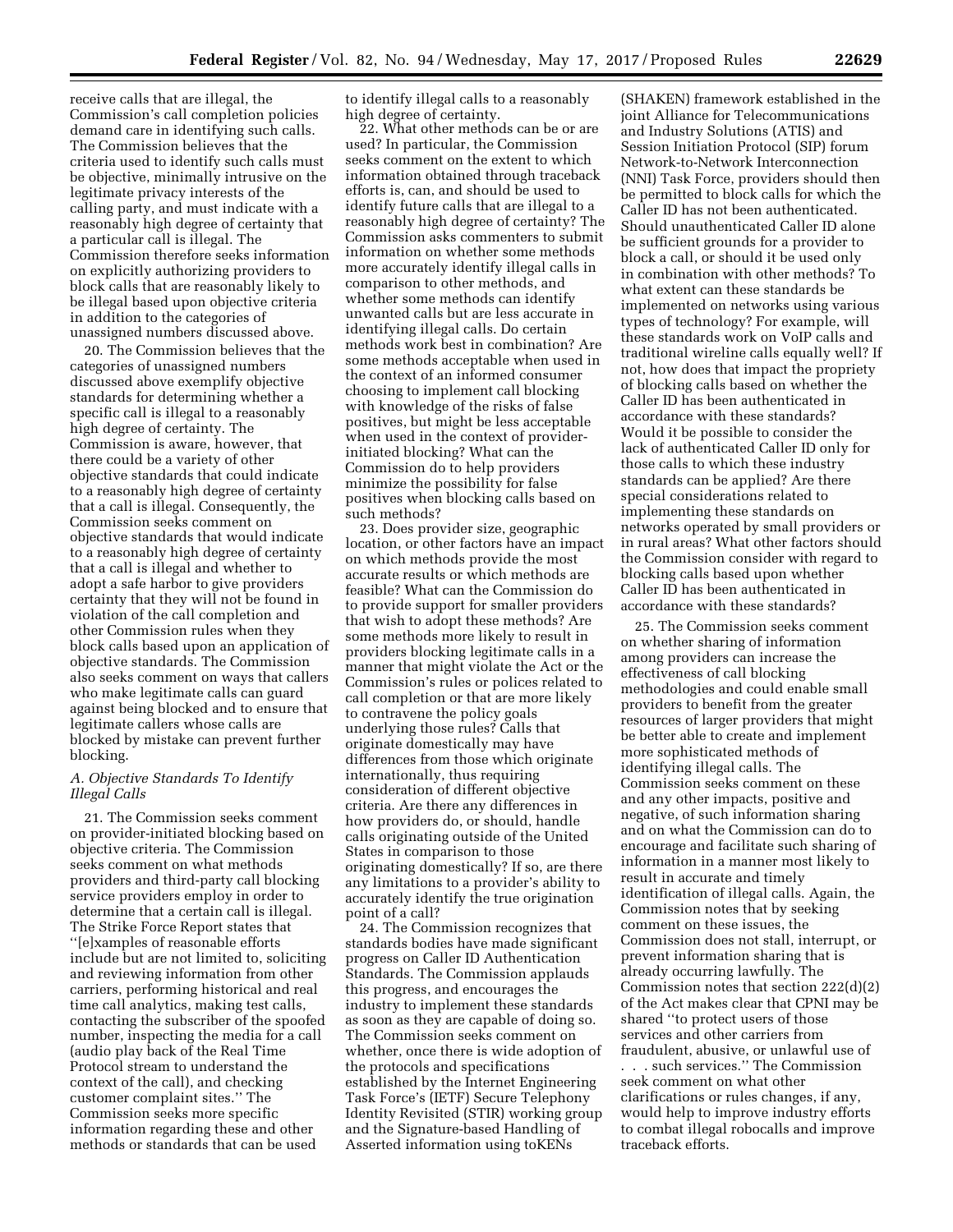### *B. Safe Harbor for the Blocking of Calls Identified Using Objective Standards*

26. The Commission also seeks comment on a broader safe harbor to provide certainty to providers that blocking calls in accordance with the rules the Commission adopts in this proceeding will not be deemed a violation of the Commission's rules and the Act, or counted for purposes of evaluating a provider's call completion rates. The Commission seeks comment on the appropriate scope of such a safe harbor.

27. The Commission seeks comment on what blocking practices and objective standards should be covered by any safe harbor. Are there any methods, practices, or objective standards that should expressly be excluded from the safe harbor? Are there methods, practices, or objective standards that warrant some protection, such as a rebuttable presumption that their use does not violate the call completion rules, but do not warrant the full protection of a safe harbor? What are they?

28. The Commission further seeks comment on how to formulate a safe harbor that avoids providing a roadmap enabling makers of illegal robocalls to circumvent call blocking by providers. Are there ways to provide both certainty to providers without providing a level of detail that would enable makers of illegal robocalls to circumvent blocking efforts? Should the Commission distinguish between standards that are general, *e.g.,* regarding the presence or absence of Caller ID signatures, versus standards that involve patterns and statistics? Would it be workable to provide a safe harbor covering specific objective standards or specific objective standards implemented at some high threshold level but only a rebuttable presumption covering other objective standards or objective standards implemented at some low threshold? For example, what if the safe harbor applied when a provider blocks calls originating from a single number when the calls originating from that number per minute exceed a fairly high threshold, while a provider that applies a lower, non-public threshold would qualify only for a rebuttable presumption? Finally, should the safe harbor be the same for both large and small providers, and are there any considerations specific to small providers?

# *C. Protections for Legitimate Callers*

29. Even if providers use objective standards, there might be some situations in which legitimate calls

would be blocked. For example, highvolume callers that properly obtain prior express consent might run afoul of call-per-minute restrictions even though all calls made are legal. This might occur if a call center lawfully spoofs the Caller ID on outgoing calls to utilize the business's toll-free number that consumers can use to call back or that might be familiar to consumers in a way that helps to identify the caller. The Commission seeks to avoid the blocking of such legitimate calls and, instead, seek to ensure that legitimate calls are completed. The Commission thus seeks comment on protections for legitimate callers. Specifically, should the Commission require providers to ''white list'' legitimate callers who give them advance notice? Should the Commission establish a challenge mechanism for callers who may have been blocked in error?

30. First, the Commission seeks comment on establishing a mechanism, such as a white list, to enable legitimate callers to proactively avoid having their calls blocked. Should the Commission specify the mechanism or mechanisms to be used or administrative details, such as the type of evidence providers might require of such legitimate callers? If so, what should the Commission require? Should the Commission specify a timeframe within which providers must add a legitimate caller to its white list? How should white list information be shared by providers? Is there anything the Commission can do to ensure that white list information is shared in a timely fashion such that legitimate callers need not contact each and every provider separately? Is Commission action needed to guard against white lists being accessed or obtained by makers of illegal robocalls? What is the risk that a caller could circumvent efforts to block illegal robocalls by spoofing numbers on the white list? Is this risk mitigated by the SHAKEN and STIR standards for authenticating Caller ID if, for example, the white list requires that all calls from the white listed telephone number be signed—once those standards have been implemented? Finally, the Commission seeks comment on any other relevant issues.

31. Second, the Commission seeks comment on implementing a process to allow legitimate callers to notify providers when their calls are blocked and to require providers immediately to cease blocking calls when they learn that the calls are legitimate. How rapidly must a provider respond to a request to cease blocking, and should the Commission specify the information that providers must accept as proof that

a caller is legitimate? Should the Commission require specific procedures, or allow providers discretion in how to develop processes, including processes for sharing and safeguarding this information? If provider discretion is allowed, should the Commission require providers to submit their procedures for staff review along with their objective standards? Are there procedures that would reduce any potentially undue burdens on smaller providers? The Commission believes most callers will contact their own provider first when their calls are being blocked. That provider, however, may not be the provider that is actually blocking the calls. The Commission seeks comment on how to facilitate information sharing so that the challenge reaches the provider actually blocking the calls. Finally, the Commission seeks comment on any other relevant issues.

Lastly, the Commission seeks comment on whether providers should designate an officer or other authorized point of contact for legitimate callers seeking to proactively avoid having their calls blocked or to stop blocking of their calls. Would such a requirement represent an undue burden on smaller providers and, if so, what alternative should be available to legitimate callers?

#### **Initial Regulatory Flexibility Analysis**

32. As required by the Regulatory Flexibility Act of 1980, as amended, (RFA) the Commission has prepared this Initial Regulatory Flexibility Analysis (IRFA) of the possible significant economic impact on a substantial number of small entities by the policies and rules proposed in document FCC 17–24. Written public comments are requested on this IRFA. Comments must be identified as responses to the IRFA and must be filed by the deadlines for comments specified in the **DATES** section. The Commission will send a copy of document FCC 17–24, including this IRFA, to the Chief Counsel for Advocacy of the Small Business Administration.

### *A. Need for, and Objectives of, the Proposed Rules*

33. Document FCC 17–24 begins a process to facilitate voice service providers' blocking of illegal robocalls, which represent an annoyance—and often worse—for consumers. Document FCC 17–24 proposes rules that would allow providers to—on their customers' behalf—block the illegal robocalls that can bombard their phones at all hours of the day. Providers have been active in identifying such robocalls, and consumer groups and others have asked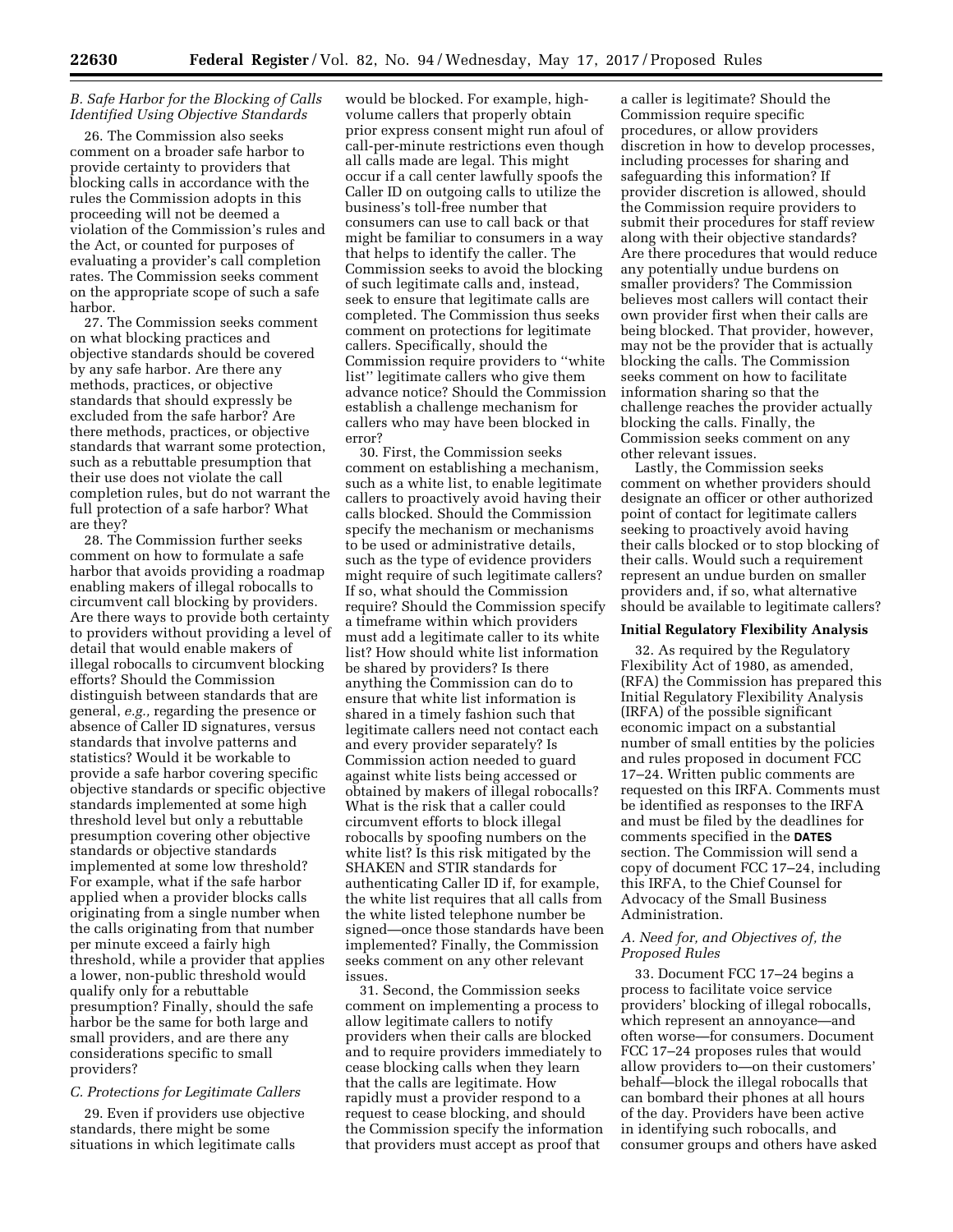the Commission to encourage better call blocking. Document FCC 17–24 suggests it is in the best interest of achieving the goal of eliminating illegal robocalls for government to collaborate with industry to crack the problem of illegal robocalling—government can remove regulatory roadblocks and ensure that industry has the flexibility to use robust tools to address illegal traffic. It is also important for the Commission to protect the reliability of the nation's communications network and to protect consumers from provider-initiated blocking that harms, rather than helps, consumers. The Commission therefore must balance competing policy considerations—some favoring blocking and others disfavoring blocking—to arrive at an effective solution that maximizes consumer protection and network reliability. Document FCC 17– 24 seeks comment on several proposals that the Commission believes strikes the correct balance.

34. Document FCC 17–24 seeks comment on proposed rules to codify that voice service providers may block telephone calls in certain circumstances to protect subscribers from illegal robocalls. First, document FCC 17–24 proposes to codify the clarification contained in the *2016 Guidance PN* that providers may block calls when the subscriber to a particular telephone number requests that calls originating from that number be blocked. Second, the document FCC 17–24 seeks comment on proposed rules authorizing providers to block calls from three categories of numbers: Invalid numbers, valid numbers that are not allocated, and valid numbers that are allocated but not assigned. Third, document FCC 17– 24 seeks comment on related issues, such as the treatment of internationally originated calls, subscriber consent to call blocking, and the impact on call completion rate rules. The document FCC 17–24 also includes a Notice of Inquiry that seeks comments on further actions that may be taken in the future, including establishment of objective standards to indicate that a call is likely to be illegal, creation of a safe harbor for providers, and creation of safeguards to minimize blocking of lawful calls.

#### *B. Legal Basis*

35. The proposed and anticipated rules are authorized under sections 201, 202, 227, 251(e) and 403 of the Communications Act of 1934, as amended, 47 U.S.C. 201, 202, 227, 251(e), 403.

### *C. Description and Estimate of the Number of Small Entities to Which the Proposed Rules Will Apply*

36. The RFA directs agencies to provide a description of, and where feasible, an estimate of the number of small entities that will be affected by the proposed rules, if adopted. The RFA generally defines the term ''small entity'' as having the same meaning as the terms ''small business,'' ''small organization,'' and ''small governmental jurisdiction.'' In addition, the term ''small business'' has the same meaning as the term ''small business concern'' under the Small Business Act. Under the Small Business Act, a ''small business concern'' is one that: (1) Is independently owned and operated; (2) is not dominant in its field of operation; and (3) meets any additional criteria established by the Small Business Administration (SBA). Nationwide, there are a total of approximately 28.8 million small businesses, according to the SBA.

37. *Wired Telecommunications Carriers.* The U.S. Census Bureau defines this industry as ''establishments primarily engaged in operating and/or providing access to transmission facilities and infrastructure that they own and/or lease for the transmission of voice, data, text, sound, and video using wired communications networks. Transmission facilities may be based on a single technology or a combination of technologies. Establishments in this industry use the wired telecommunications network facilities that they operate to provide a variety of services, such as wired telephony services, including VoIP services, wired (cable) audio and video programming distribution, and wired broadband internet services. By exception, establishments providing satellite television distribution services using facilities and infrastructure that they operate are included in this industry.'' The SBA has developed a small business size standard for Wired Telecommunications Carriers, which consists of all such companies having 1,500 or fewer employees. Census data for 2012 shows that there were 3,117 firms that operated that year. Of this total, 3,083 operated with fewer than 1,000 employees. Thus, under this size standard, the majority of firms in this industry can be considered small.

38. *Local Exchange Carriers (LECs).*  Neither the Commission nor the SBA has developed a small business size standard specifically for local exchange services. The closest applicable size standard under SBA rules is for the category Wired Telecommunications

Carriers. The U.S. Census Bureau defines this industry as ''establishments primarily engaged in operating and/or providing access to transmission facilities and infrastructure that they own and/or lease for the transmission of voice, data, text, sound, and video using wired communications networks. Transmission facilities may be based on a single technology or a combination of technologies. Establishments in this industry use the wired telecommunications network facilities that they operate to provide a variety of services, such as wired telephony services, including VoIP services, wired (cable) audio and video programming distribution, and wired broadband internet services. By exception, establishments providing satellite television distribution services using facilities and infrastructure that they operate are included in this industry.'' Under that size standard, such a business is small if it has 1,500 or fewer employees. Census data for 2012 show that there were 3,117 firms that operated that year. Of this total, 3,083 operated with fewer than 1,000 employees. Consequently, the Commission estimates that most providers of local exchange service are small businesses.

39. *Incumbent Local Exchange Carriers (Incumbent LECs).* Neither the Commission nor the SBA has developed a small business size standard specifically for incumbent local exchange services. The closest applicable size standard under SBA rules is for the category Wired Telecommunications Carriers. The U.S. Census Bureau defines this industry as ''establishments primarily engaged in operating and/or providing access to transmission facilities and infrastructure that they own and/or lease for the transmission of voice, data, text, sound, and video using wired communications networks. Transmission facilities may be based on a single technology or a combination of technologies. Establishments in this industry use the wired telecommunications network facilities that they operate to provide a variety of services, such as wired telephony services, including VoIP services, wired (cable) audio and video programming distribution, and wired broadband internet services. By exception, establishments providing satellite television distribution services using facilities and infrastructure that they operate are included in this industry.'' Under that size standard, such a business is small if it has 1,500 or fewer employees. Census data for 2012 show that there were 3,117 firms that operated that year. Of this total,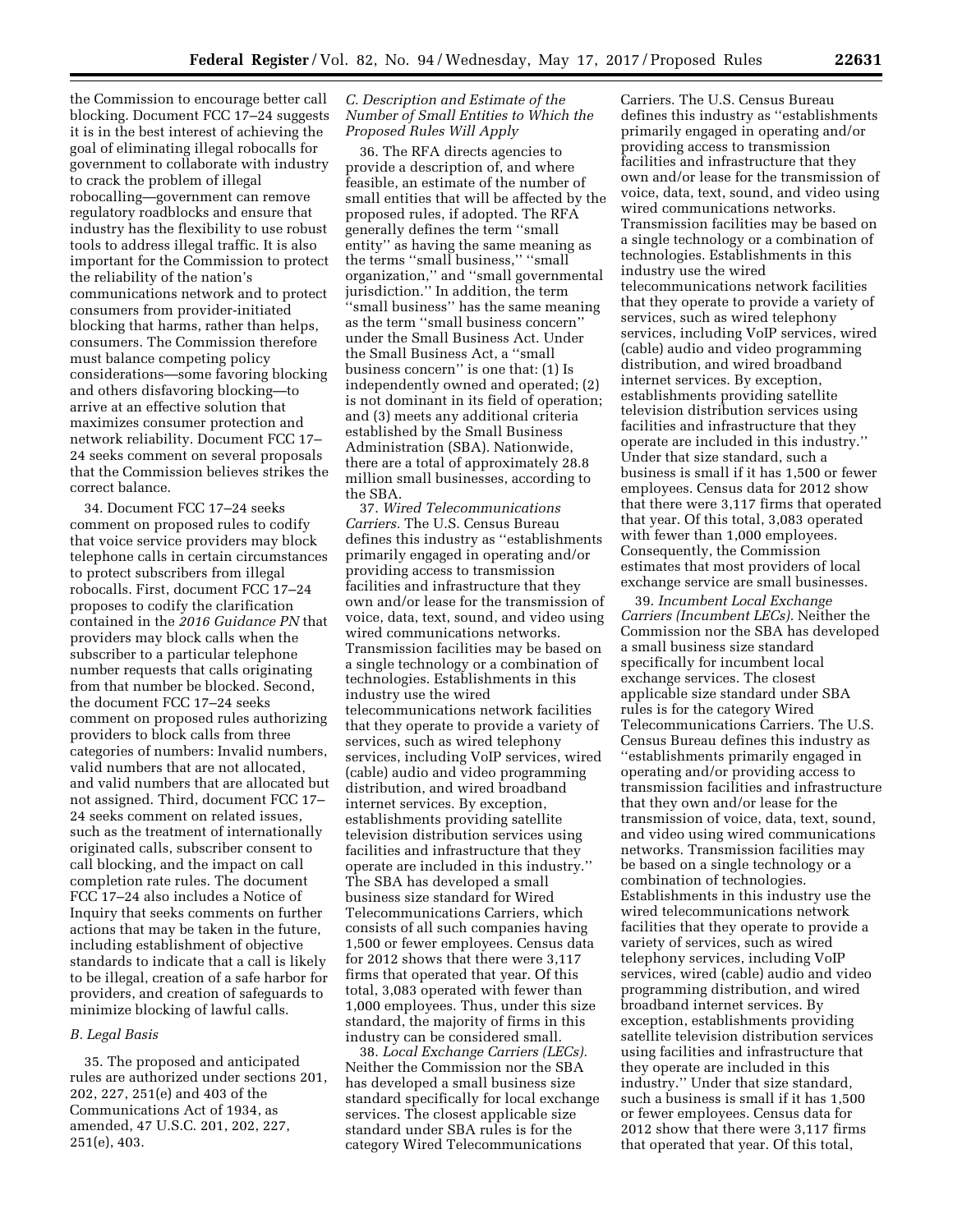3,083 operated with fewer than 1,000 employees. Consequently, the Commission estimates that most providers of incumbent local exchange service are small businesses.

40. *Competitive Local Exchange Carriers (Competitive LECs), Competitive Access Providers (CAPs), Shared-Tenant Service Providers, and Other Local Service Providers.* Neither the Commission nor the SBA has developed a small business size standard specifically for these service providers. The appropriate size standard under SBA rules is for the category Wired Telecommunications Carriers. The U.S. Census Bureau defines this industry as ''establishments primarily engaged in operating and/or providing access to transmission facilities and infrastructure that they own and/or lease for the transmission of voice, data, text, sound, and video using wired communications networks. Transmission facilities may be based on a single technology or a combination of technologies. Establishments in this industry use the wired telecommunications network facilities that they operate to provide a variety of services, such as wired telephony services, including VoIP services, wired (cable) audio and video programming distribution, and wired broadband internet services. By exception, establishments providing satellite television distribution services using facilities and infrastructure that they operate are included in this industry.'' Under that size standard, such a business is small if it has 1,500 or fewer employees. Census data for 2012 show that there were 3,117 firms that operated that year. Of this total, 3,083 operated with fewer than 1,000 employees. Consequently, the Commission estimates that most providers of competitive local exchange service, competitive access providers, Shared-Tenant Service Providers, and other local service providers are small entities.

41. The Commission has included small incumbent LECs in this present RFA analysis. As noted above, a ''small business'' under the RFA is one that, *inter alia,* meets the pertinent small business size standard (*e.g.,* a telephone communications business having 1,500 or fewer employees), and ''is not dominant in its field of operation.'' The SBA's Office of Advocacy contends that, for RFA purposes, small incumbent LECs are not dominant in their field of operation because any such dominance is not ''national'' in scope. The Commission has therefore included small incumbent LECs in this RFA analysis, although the Commission

emphasizes that this RFA action has no effect on Commission analyses and determinations in other, non-RFA contexts.

42. *Interexchange Carriers.* Neither the Commission nor the SBA has developed a small business size standard specifically for providers of interexchange services. The appropriate size standard under SBA rules is for the category Wired Telecommunications Carriers. The U.S. Census Bureau defines this industry as ''establishments primarily engaged in operating and/or providing access to transmission facilities and infrastructure that they own and/or lease for the transmission of voice, data, text, sound, and video using wired communications networks. Transmission facilities may be based on a single technology or a combination of technologies. Establishments in this industry use the wired telecommunications network facilities that they operate to provide a variety of services, such as wired telephony services, including VoIP services, wired (cable) audio and video programming distribution, and wired broadband internet services. By exception, establishments providing satellite television distribution services using facilities and infrastructure that they operate are included in this industry.'' Under that size standard, such a business is small if it has 1,500 or fewer employees. Census data for 2012 show that there were 3,117 firms that operated that year. Of this total, 3,083 operated with fewer than 1,000 employees. Consequently, the Commission estimates that the majority of IXCs are small entities.

43. *Cable System Operators (Telecom Act Standard).* The Communications Act also contains a size standard for small cable system operators, which is ''a cable operator that, directly or through an affiliate, serves in the aggregate fewer than 1 percent of all subscribers in the United States and is not affiliated with any entity or entities whose gross annual revenues in the aggregate exceed \$250,000,000.'' There are approximately 52,403,705 cable video subscribers in the United States today. Accordingly, an operator serving fewer than 524,037 subscribers shall be deemed a small operator if its annual revenues, when combined with the total annual revenues of all its affiliates, do not exceed \$250 million in the aggregate. Based on available data, the Commission finds that all but nine incumbent cable operators are small entities under this size standard. The Commission notes that the Commission neither requests nor collects information on whether cable system operators are

affiliated with entities whose gross annual revenues exceed \$250 million. Although it seems certain that some of these cable system operators are affiliated with entities whose gross annual revenues exceed \$250 million, the Commission is unable at this time to estimate with greater precision the number of cable system operators that would qualify as small cable operators under the definition in the Communications Act.

44. *Other Toll Carriers.* Neither the Commission nor the SBA has developed a size standard for small businesses specifically applicable to Other Toll Carriers. This category includes toll carriers that do not fall within the categories of interexchange carriers, operator service providers, prepaid calling card providers, satellite service carriers, or toll resellers. The closest applicable size standard under SBA rules is for Wired Telecommunications Carriers. The U.S. Census Bureau defines this industry as ''establishments primarily engaged in operating and/or providing access to transmission facilities and infrastructure that they own and/or lease for the transmission of voice, data, text, sound, and video using wired communications networks. Transmission facilities may be based on a single technology or a combination of technologies. Establishments in this industry use the wired telecommunications network facilities that they operate to provide a variety of services, such as wired telephony services, including VoIP services, wired (cable) audio and video programming distribution, and wired broadband internet services. By exception, establishments providing satellite television distribution services using facilities and infrastructure that they operate are included in this industry.'' Under that size standard, such a business is small if it has 1,500 or fewer employees. Census data for 2012 show that there were 3,117 firms that operated that year. Of this total, 3,083 operated with fewer than 1,000 employees. Thus, under this category and the associated small business size standard, the majority of Other Toll Carriers can be considered small.

45. *Wireless Telecommunications Carriers (except Satellite).* Since 2007, the Census Bureau has placed wireless firms within this new, broad, economic census category. Under the present and prior categories, the SBA has deemed a wireless business to be small if it has 1,500 or fewer employees. For the category of Wireless Telecommunications Carriers (except Satellite), Census data for 2012 show that there were 967 firms that operated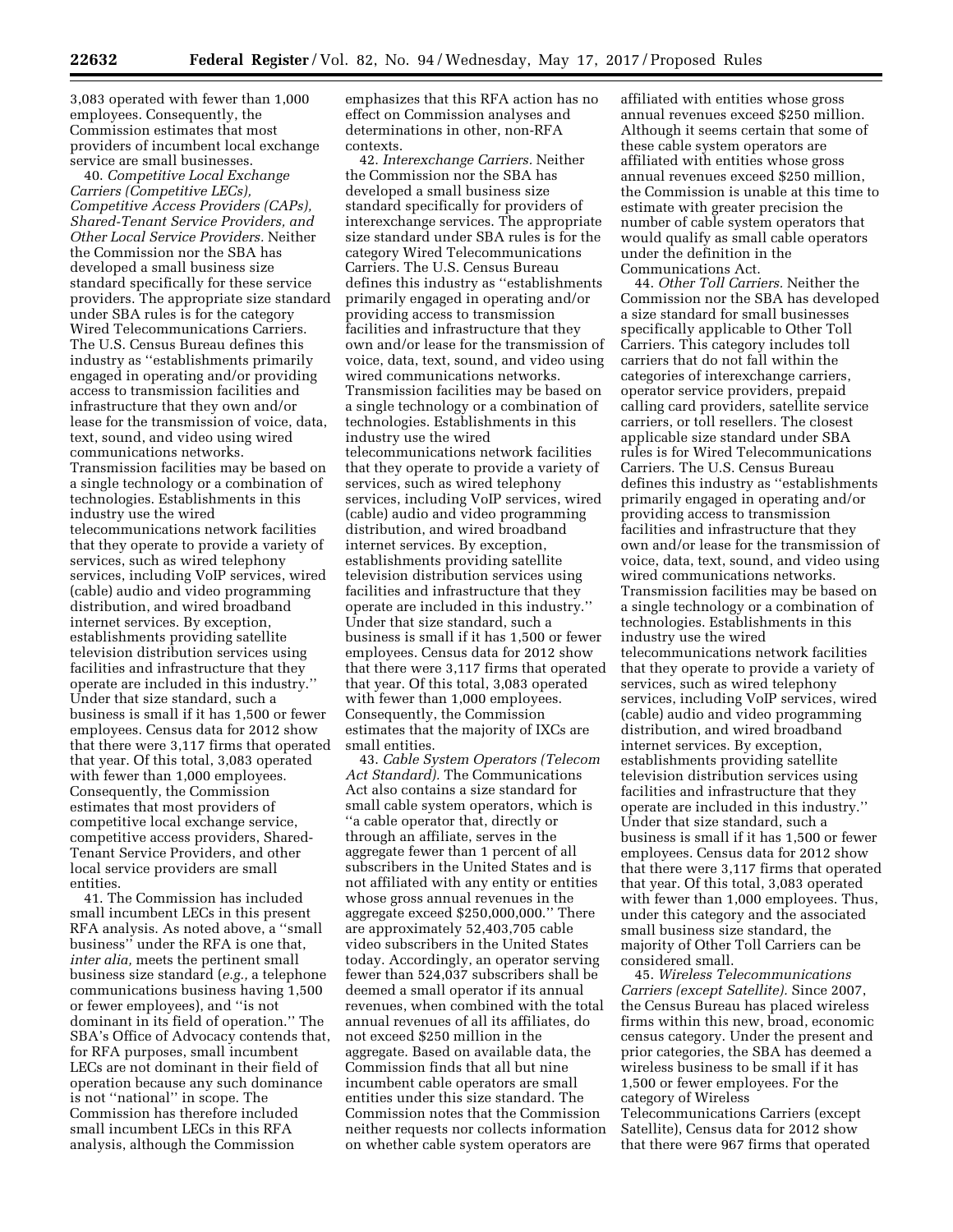for the entire year. Of this total, 955 firms had fewer than 1,000 employees. Thus under this category and the associated size standard, the Commission estimates that the majority of wireless telecommunications carriers (except satellite) are small entities. Similarly, according to internally developed Commission data, 413 carriers reported that they were engaged in the provision of wireless telephony, including cellular service, Personal Communications Service (PCS), and Specialized Mobile Radio (SMR) services. Of this total, an estimated 261 have 1,500 or fewer employees. Thus, using available data, the Commission estimates that the majority of wireless firms can be considered small.

46. *Satellite Telecommunications Providers.* The category of Satellite Telecommunications ''comprises establishments primarily engaged in providing telecommunications services to other establishments in the telecommunications and broadcasting industries by forwarding and receiving communications signals via a system of satellites or reselling satellite telecommunications.'' This category has a small business size standard of \$32.5 million or less in average annual receipts, under SBA rules. For this category, Census Bureau data for 2012 show that there were a total of 333 firms that operated for the entire year. Of this total, 299 firms had annual receipts of under \$25 million. Consequently, the Commission estimates that the majority of Satellite Telecommunications firms are small entities.

47. *All Other Telecommunications.*  All Other Telecommunications comprises, *inter alia*, "establishments primarily engaged in providing specialized telecommunications services, such as satellite tracking, communications telemetry, and radar station operation. This industry also includes establishments primarily engaged in providing satellite terminal stations and associated facilities connected with one or more terrestrial systems and capable of transmitting telecommunications to, and receiving telecommunications from, satellite systems. Establishments providing Internet services or VoIP services via client-supplied telecommunications connections are also included in this industry.'' For this category, Census Bureau data for 2012 show that there were a total of 1,442 firms that operated for the entire year. Of this total, 1,400 had annual receipts below \$25 million per year. Consequently, the Commission estimates that the majority of All Other Telecommunications firms are small entities.

48. *Toll Resellers.* The Commission has not developed a definition for Toll Resellers. The closest NAICS Code Category is Telecommunications Resellers. The Telecommunications Resellers industry comprises establishments engaged in purchasing access and network capacity from owners and operators of telecommunications networks and reselling wired and wireless telecommunications services (except satellite) to businesses and households. Establishments in this industry resell telecommunications; they do not operate transmission facilities and infrastructure. Mobile virtual network operators (MVNOs) are included in this industry. The SBA has developed a small business size standard for the category of Telecommunications Resellers. Under that size standard, such a business is small if it has 1,500 or fewer employees. Census data for 2012 show that 1,341 firms provided resale services during that year. Of that number, 1,341 operated with fewer than 1,000 employees. Thus, under this category and the associated small business size standard, the majority of these resellers can be considered small entities. According to Commission data, 881 carriers have reported that they are engaged in the provision of toll resale services. Of this total, an estimated 857 have 1,500 or fewer employees. Consequently, the Commission estimates that the majority of toll resellers are small entities.

49. *Local Resellers.* The SBA has developed a small business size standard for the category of Telecommunications Resellers. The Telecommunications Resellers industry comprises establishments engaged in purchasing access and network capacity from owners and operators of telecommunications networks and reselling wired and wireless telecommunications services (except satellite) to businesses and households. Establishments in this industry resell telecommunications; they do not operate transmission facilities and infrastructure. MVNOs are included in this industry. Under that size standard, such a business is small if it has 1,500 or fewer employees. Census data for 2012 show that 1,341 firms provided resale services during that year. Of that number, all operated with fewer than 1,000 employees. Thus, under this category and the associated small business size standard, the majority of these prepaid calling card providers can be considered small entities.

50. *Prepaid Calling Card Providers.*  The SBA has developed a small business size standard for the category

of Telecommunications Resellers. The Telecommunications Resellers industry comprises establishments engaged in purchasing access and network capacity from owners and operators of telecommunications networks and reselling wired and wireless telecommunications services (except satellite) to businesses and households. Establishments in this industry resell telecommunications; they do not operate transmission facilities and infrastructure. MVNOs are included in this industry. Under that size standard, such a business is small if it has 1,500 or fewer employees. Census data for 2012 show that 1,341 firms provided resale services during that year. Of that number, all operated with fewer than 1,000 employees. Thus, under this category and the associated small business size standard, the majority of these prepaid calling card providers can be considered small entities.

#### *D. Description of Projected Reporting, Recordkeeping, and Other Compliance Requirements*

51. As indicated above, document FCC 17–24 seeks comment on proposed rules to codify that voice service providers may block telephone calls in certain circumstances to protect subscribers from illegal robocalls. Until these requirements are defined in full, it is not possible to predict with certainty whether the costs of compliance will be proportionate between small and large providers. The Commission seeks to minimize the burden associated with reporting, recordkeeping, and other compliance requirements for the proposed rules, such as modifying software, developing procedures, and training staff.

52. Under the proposed rules, providers may need to record requests from subscribers to block certain numbers, as well as identify invalid numbers, valid numbers that are not allocated, and valid numbers that are allocated but not assigned. In addition, they may need to set up communication with other providers to share information about numbers to be blocked. Finally, providers may need to exclude calls that are blocked pursuant to the proposed rules when calculating their call completion rates.

### *E. Steps Taken To Minimize Significant Economic Impact on Small Entities, and Significant Alternatives Considered*

53. The RFA requires an agency to describe any significant alternatives that it has considered in reaching its proposed approach, which may include the following four alternatives (among others): (1) The establishment of